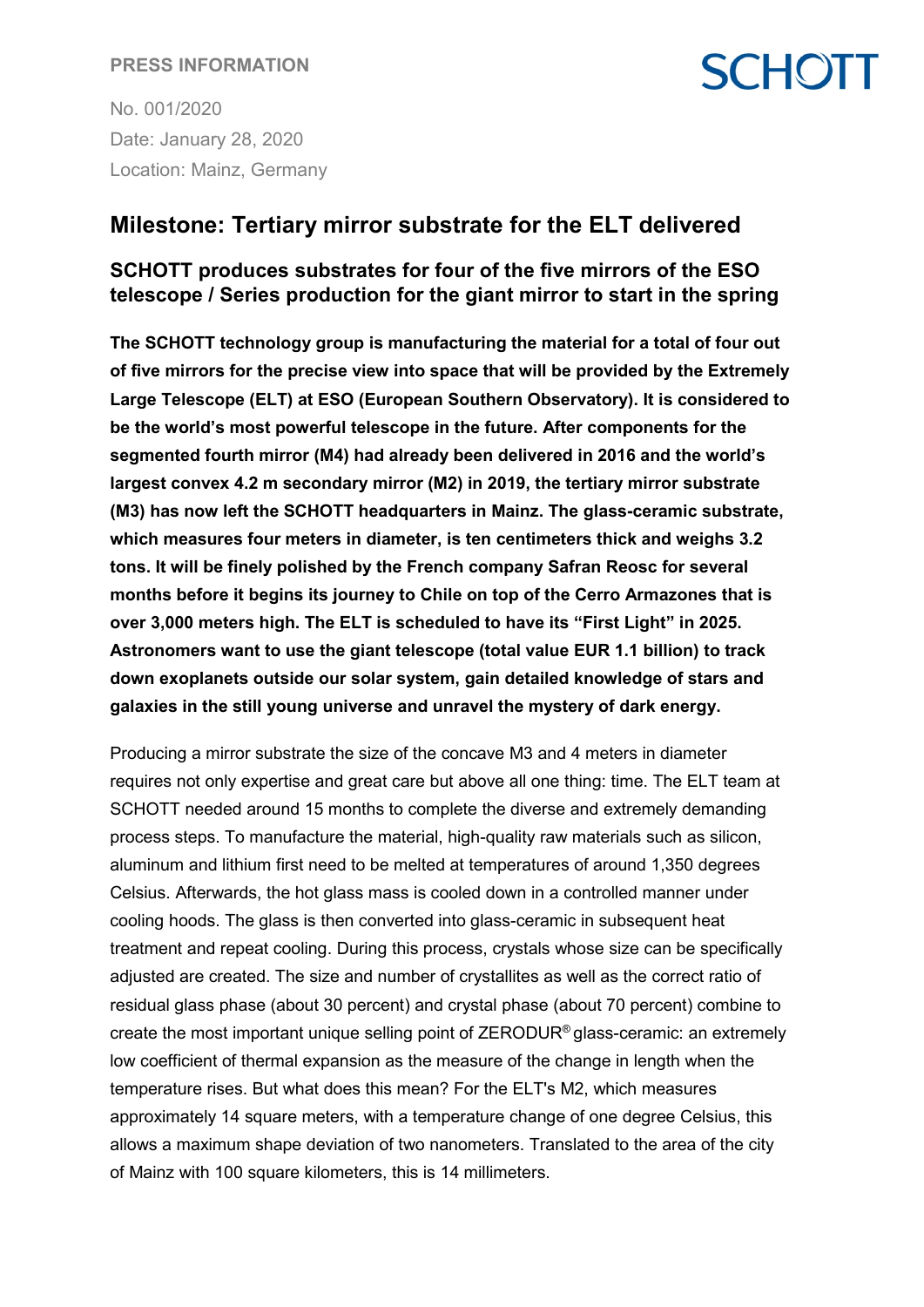# **SCHOTT**

No. 001/2020

At a state-of-the-art 5-axis CNC machining center, the tertiary mirror substrate was ground down to its final weight of 3,200 kilograms by performing several machining steps. The lower the weight, the less complex the telescope mechanics have to be. The back of the mirror material was etched with hydrofluoric acid to remove micro-cracks that occur during grinding. A perfect material surface is important to ensure an optimal bonding of the mirror underside with pads or actuators that fix and align the mirror precisely. The tertiary mirror is located in the [telescope optics](https://www.eso.org/public/germany/images/eso1704a/) below the huge primary mirror. The light from it first hits the convex M2 that is mounted about 30 meters above, before it hits the M3 through the center hole in the M4.

Following the delivery of the 4 m tertiary mirror substrate, SCHOTT will begin with series production of the 1.52 m substrate elements for the segments of the 39 m primary mirror in spring 2020. SCHOTT will supply a total of 931 parts for this by 2024. The mirror substrate components – 798 for the primary mirror plus 133 spare parts – will also be processed at Safran Reosc, i.e. polished and cut into hexagons.

In numerous superlative telescope projects – like the ESO Very Large Telescope (VLT), the Gran Telescopio Canarias (GTC), the Keck Telescopes on Hawaii, the DKIST solar telescope or the flying NASA telescope Sofia – the glass-ceramic ZERODUR® has been the gold standard for mirror substrates for decades due to its thermal expansion coefficient close to zero. The material was developed by SCHOTT in Mainz more than 50 years ago. It enables extreme shape accuracy and ensures sharp images from space. The telescope instruments break down the light from the collected celestial objects into spectral colors: Thanks to the huge and extremely precise light-collecting surface of the ELT main mirror, it will be possible to analyse much lower light intensity objects in the future than currently available.

### **Links: [SCHOTT goes ELT](https://www.schott.com/advanced_optics/english/products/zerodur-extremely-low-expansion-glass-ceramic/schott-and-the-elt/overview.html)**

**Photos:**



SCHOTT is supplying high-precision mirror components for four out of the five mirrors of the Extremely Large Telescope (ELT). This picture shows the technical acceptance of the 4 m-